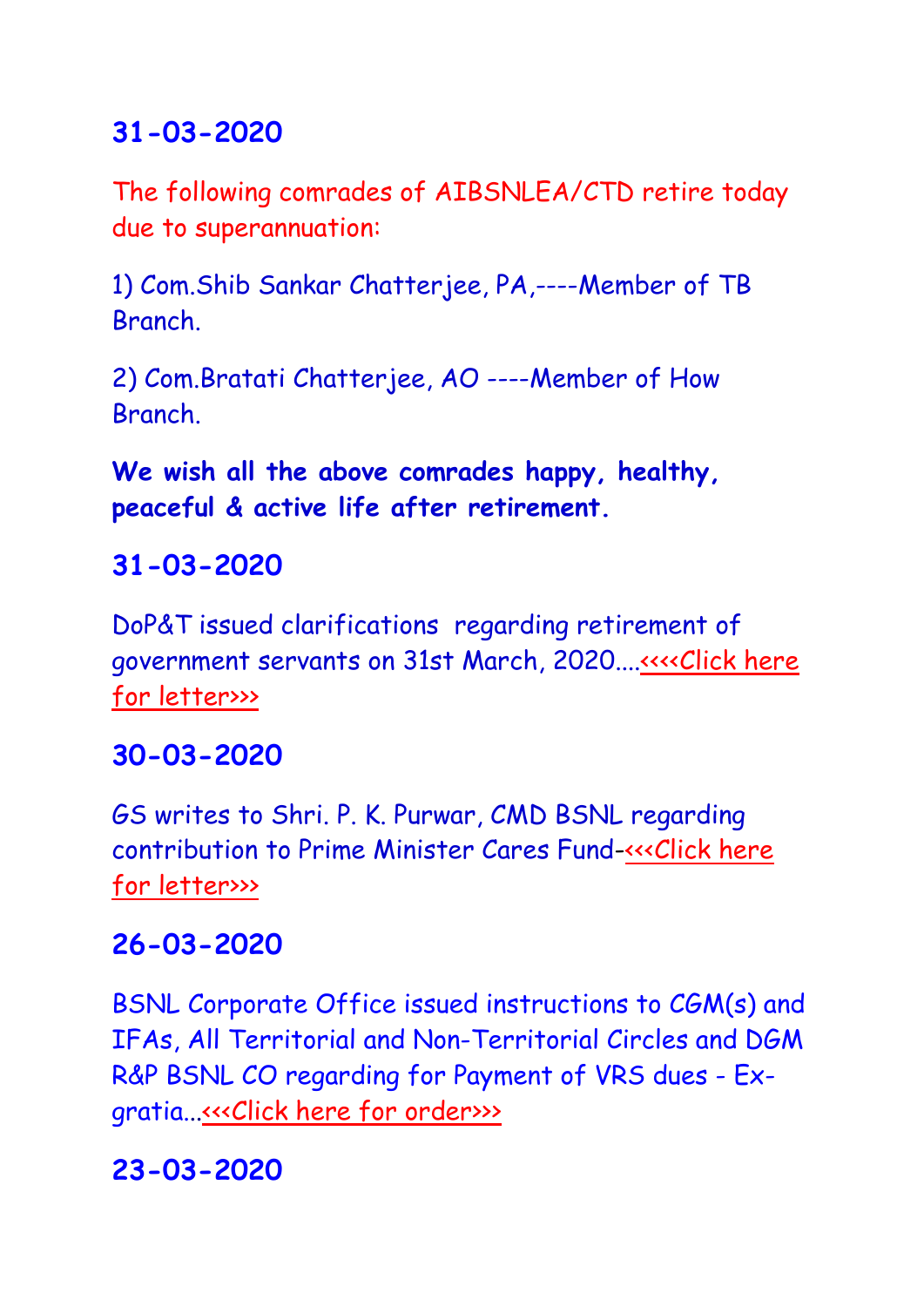BSNL Corporate Office issued instructions regarding Emergency instructions in view of COVID 19 <<<Click here [for letter>>>>](http://www.aibsnleachq.in/COVID%2019-Instructions.pdf)

### **23-03-2020**

Today morning GS met Director (HR), BSNL Board and requested to review the orders issued by the BSNL Corporate Office on 20.03.2020 in the light of the latest instructions issued by the DOP&T dated 22.3.2020 and due to the prevailing situation throughout India including NCR Delhi in view of shut down of Public Transport/Train/Metro/Sub Urban/Inter-State Trains. He further requested to take immediate steps to issue necessary revised instructions to contain the spread of COVID-19. as detailed below and handed over the letter addressed to CMD and copy to Director(HR). Director (HR) assured to issue revised instructions today. 1.BSNL CO, Circle Offices and SSA Offices (Administrative) may be closed or functioned with skeletal Staff and work at home may be allowed wherever possible

and they should attend Office if called for, in case of any exigencies of work.

2. Wherever possible, the CSCs and bill collection centres may be maintained with rotation of staff with all available precautions since the CSCs are real cashing gateway for BSNL survival and windows for extending essential services to common public. Remaining CSCs may be closed immediately, advising the Customers to make payment through on line temporarily. The Payment date to be extended. BSNL VPN facilities to be extended to those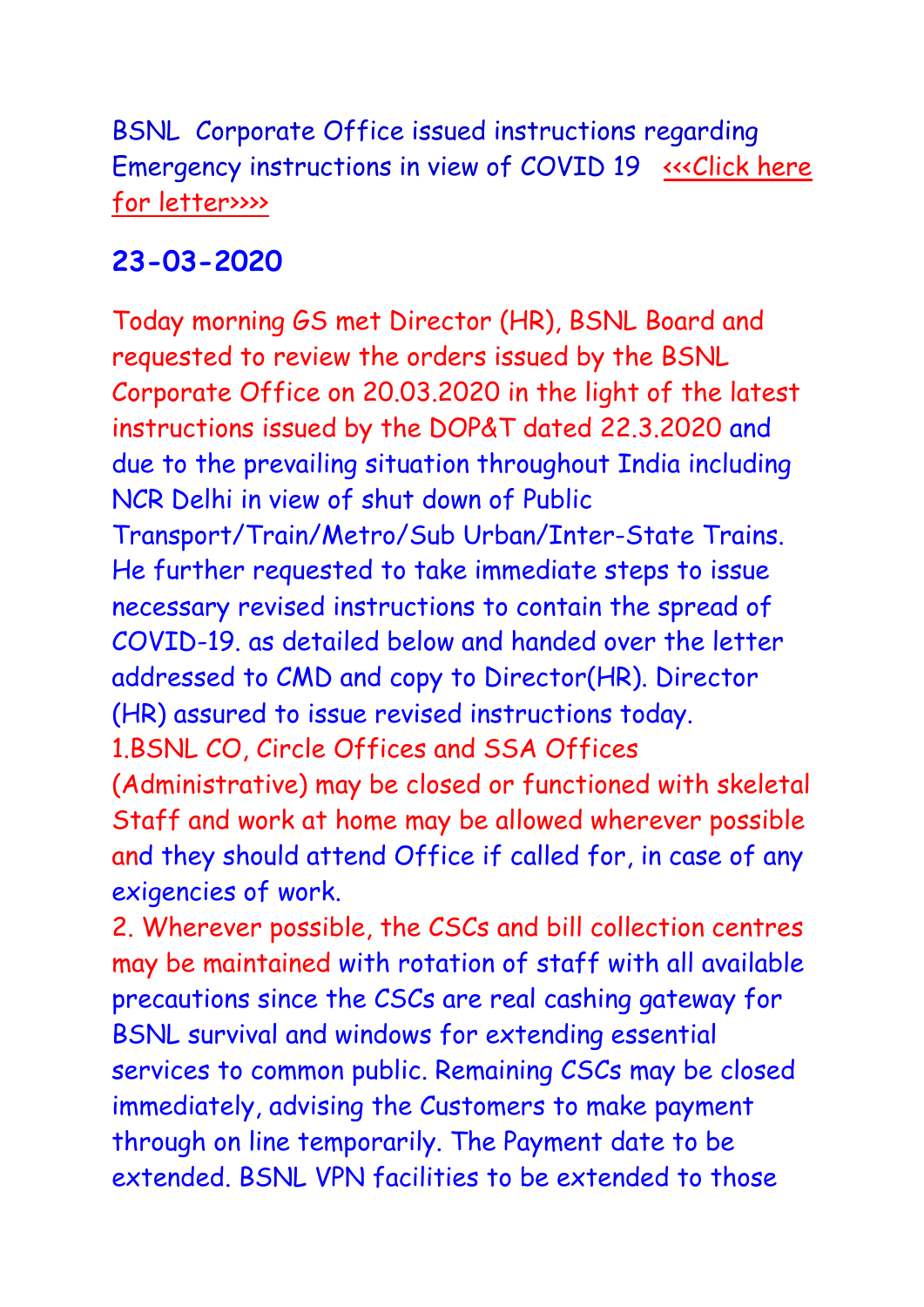who are working at home for CSC.

3.The Officers and Staff working in the field may be called on duty on rotation basis and allowed to work at home. All the Officers who are permitted to work at home may be provided with BSNL VPN facilities as and when needed.

4.Melas to be suspended with immediate effect.

5. BSNL focus should be limited to maintenance of of essential services, critical Installations and critical Transmission Routes.

When we all BSNL family members are striving hard to bring back BSNL to its original pristine glory from its crisis period, we must not permit COVID-19 to deteriorate the motive of our work force. Thus extending all sort of life protection to every beloved members of BSNL shall be the prime most concern of the BSNL Management during the epidemic time.

GS also met CMD and handed over the letter addressed to CMD and requested to issue revised orders.

# **23-03-2020**

GS Writes to Shri. P.K.Purwar, CMD, BSNL regarding Preventive measures required to be taken to contain the spreads of COVID-19 .....[.<<<Click here for letter>>>](http://www.aibsnleachq.in/CMD_220320_covid.pdf)>>>>>

# **19-03-2020**

GS Writes to Shri Arvind Vadnerkar Director (HR) BSNL Board regarding Non-issuance of Tenure Transfer orders in respect of Account Personnel «<< [Click here for letter>>>](http://www.aibsnleachq.in/DIRHR__19032020.pdf)>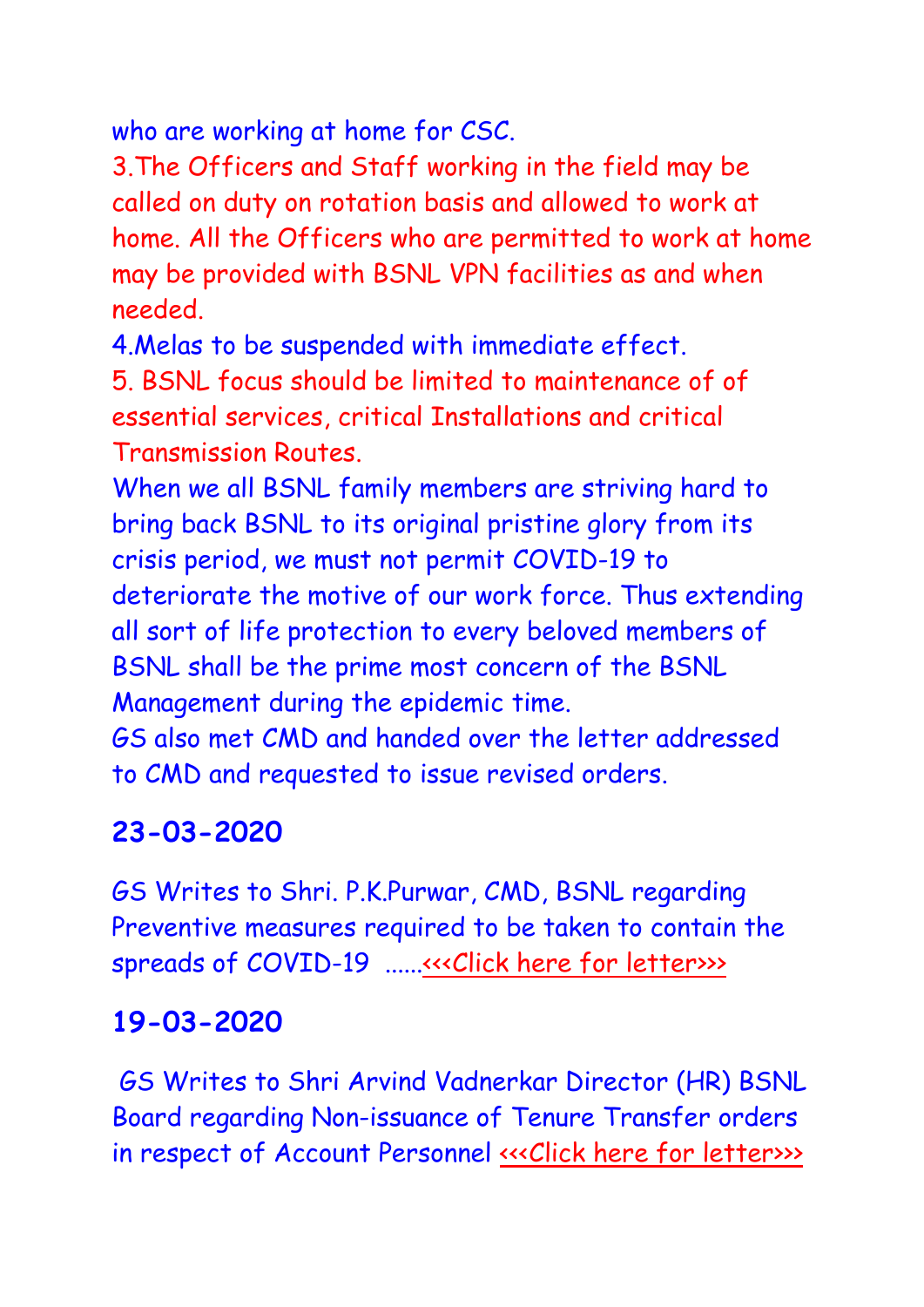#### **18-03-2020**

**Details of discussions held between CMD BSNL and recognized Unions & Associations BSNL:** Recognized Unions & Associations of BSNL were invited for discussions by the BSNL Management today to discuss regarding restructuring plan and Revival of BSNL. CMD BSNL Sh. P.K. Purwar chaired the meeting. Com. S. Sivakumar, GS AIBSNLEA, Com. Bhagwan Singh, AGS(HQ), GS & President of BSNLEU, NFTE, SNEA participated in the meeting. Sh. Arvind Vadnerkar, Director(HR), BSNL Board and Sh. Manish Kumar, GM(Restructuring) were also participated in the meeting.

CMD BSNL welcomed all the Leaders of BSNL recognized Unions & Associations and explained about the steps taken by BSNL Management for maximization of revenue.

Business Development

SIM Sales: CMD mentioned that there is 5% increase in SIM Sales in the month of Jan., Feb and March-2020. SIM Sales in Feb.2020 is 18.80 lakhs and in March-2020 is 20 lakhs.

Market Share of BSNL is increasing marginally.

In the BB Sector number of disconnection is very significant and CMD further mentioned that we have to arrest the disconnections of BB.

In the EB Sector revenue is increasing 8 to 10%.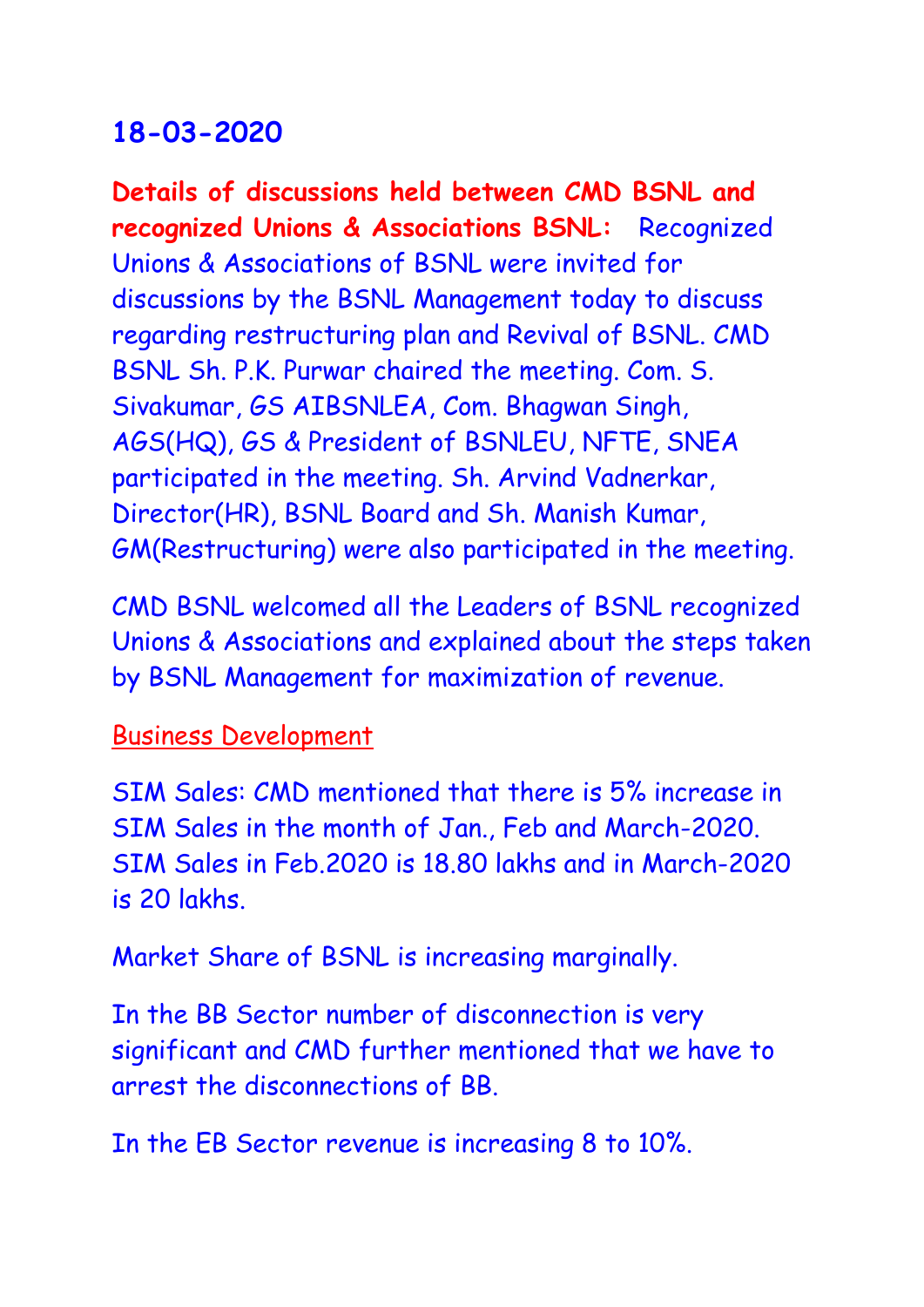Mobile & Broadband overall initially positive.

Landline: Phase of disconnections are very less.

New Business: FTTH – 6000 OLTs integrated, due to this customer base and constant partner momentum started.

In the rural area, exchanges having 10 lines, 15 lines and 20 lines is economically unviable. However, Hon'ble MOC assured for subsidy. In the 20,000 Rural telephone exchanges human interface is planned to be changed with the alternate technology.

He further mentioned that upto 10 Kms in the rural area localized mobile system on revenue share basis will be done with Bharat Air Fiber at a speed of more than 60 Mbps speed.

BSNL Revival Plan: CMD mentioned out of 78569 VRS Optees , 78334 VRS applications were accepted and 198 VRS optees has been expired. As on date 76929 VRS Optees have been sanctioned with Provisional Pension. As on date about 75000 cases processed for PPOs and forwarded to CCAs concerned. Out of that, 26370 PPOs were issued till date.

He appreciated the outstanding efforts taken by the BSNL management with the support of the all the Unions & Associations of BSNL for successful implementation of BSNL VRS-2019. He also conveyed the message of Hon'ble MOC that today Hon'ble MOC will appreciate the efforts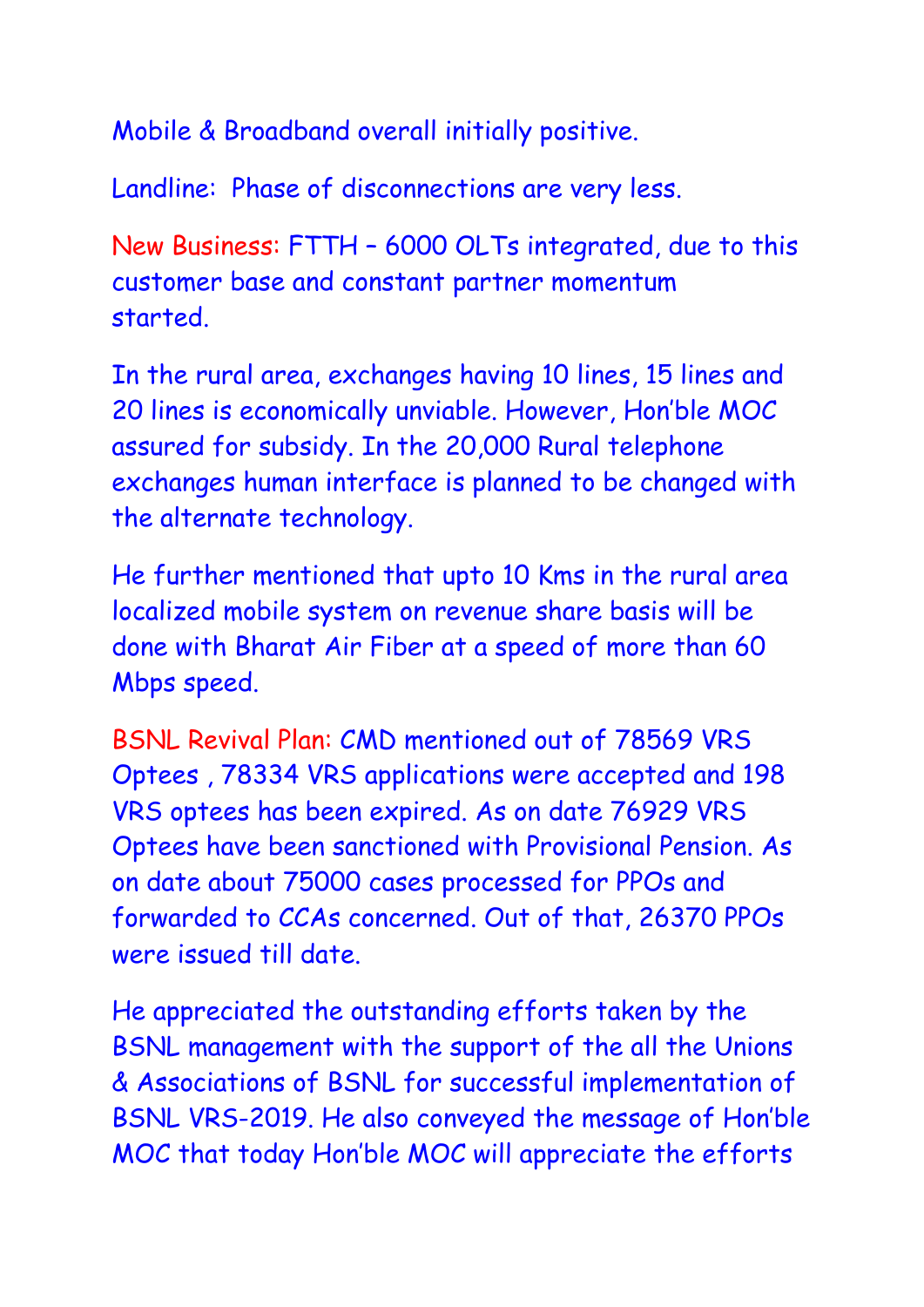and support extended by all the Unions & Associations of BSNL for the successful implementation of the BSNL VRS Plan -2019 in the Floor of the House.

Release of Leave encashment and Ex-gratia payments: CMD BSNL assured that Leave encashment payment and Ex-gratia payment will be paid on 31<sup>st</sup> March, 2020. Already 77585 VRS cases were processed for the above cited payments. Rs. 4850 crore towards Leave encashment after TDS is being processed in LIC. Finance Ministry agreed to appropriate Rs. 5000 Crore towards the first installment of Ex-gratia payment, however, we are the short of 1300 crore towards the payment of Exgratia. Hence balance amount of Ex-gratia will be paid in the first week of April, 2020.

Launching of 4G : Central Govt. made provision in the Budget FY:2020-21 towards the cost of 4G license including GST but BSNL is not in a position to take the 4G spectrum immediately due to following reasons:

1. We are having outstanding bills to be payable to the vendors M/s ZTE, M/s Nokia and M/s Erricson to the tune of Rs. 2000 Crores.

2. M/s Nokia installed 13000 equipment's in the Phase 8.4 has quoted 3.5 lakh for the software/hardware upgradation from 3G to 4G and 7 lakh for green field which is L-1 subject to the conditions that Rs.300 Cr has to be paid before 31.3.2020 and compensation for Foreign Exchange fluctuation whereas M/s ZTE installed around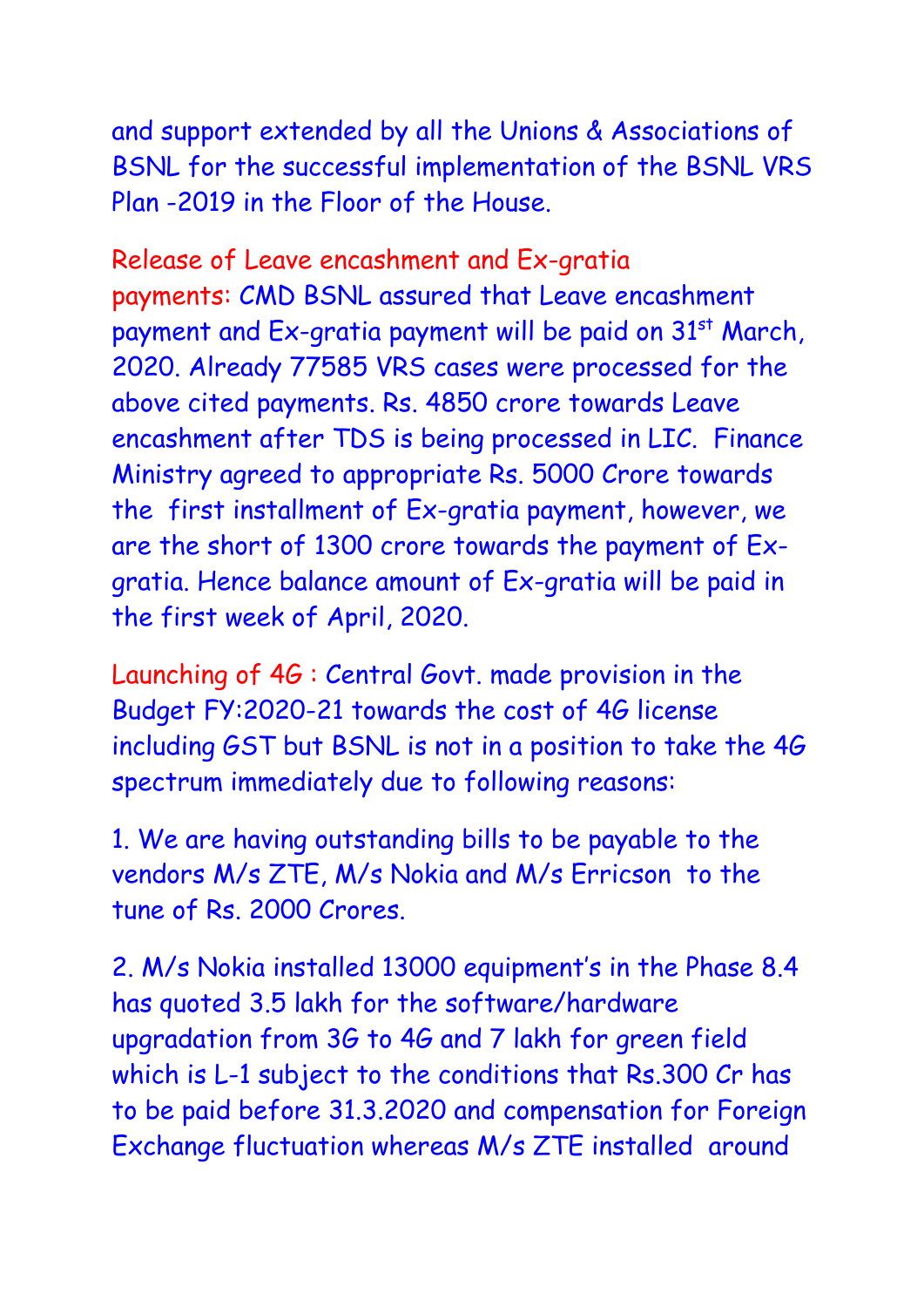24,000 equipment's has quoted 7 lakh for the software/hardware upgradation from 3G to 4G and 10 lakh for green field which is L-2 but the conditions put forth by M/s ZTE is unrealistic. In addition to this the rates quoted by L-1 and L-2 alongwith conditions has not been approved by the BSNL Board since consensuses has not been reached.

3. If BSNL is taken 4G License immediately without procurement/upgradation of equipment's we have to pay license fee @Rs. 5.5 crore per day i.e. to the booked in the books of Accounts.

4. However, BSNL Management has proposed to float new Tender for the procurements of 4G equipment's in the next week. It will take another 8 months for roll out of 4G.

Union and Association's Leaders expressed their serious concern for the immediate launching of 4G in BSNL to attract more customers and increase the revenue.

Monetization of Assets: CMD mentioned that during the FY our Bank loan including O/s bills comes around 40,000 crore. We further required 10000 to 12000 Crore for 4G launching and Rs. 5000 Crore for OFC maintenance. BSNL is paying Rs. 4000 crore towards bank interest and we can saved Rs. 6500 towards employee cost. Roughly we required 50,000 crore for our annual expenditure but our annual revenue is around Rs. 20000 crore. Hence for the deficit BSNL is depending on Sovereign guarantee bond to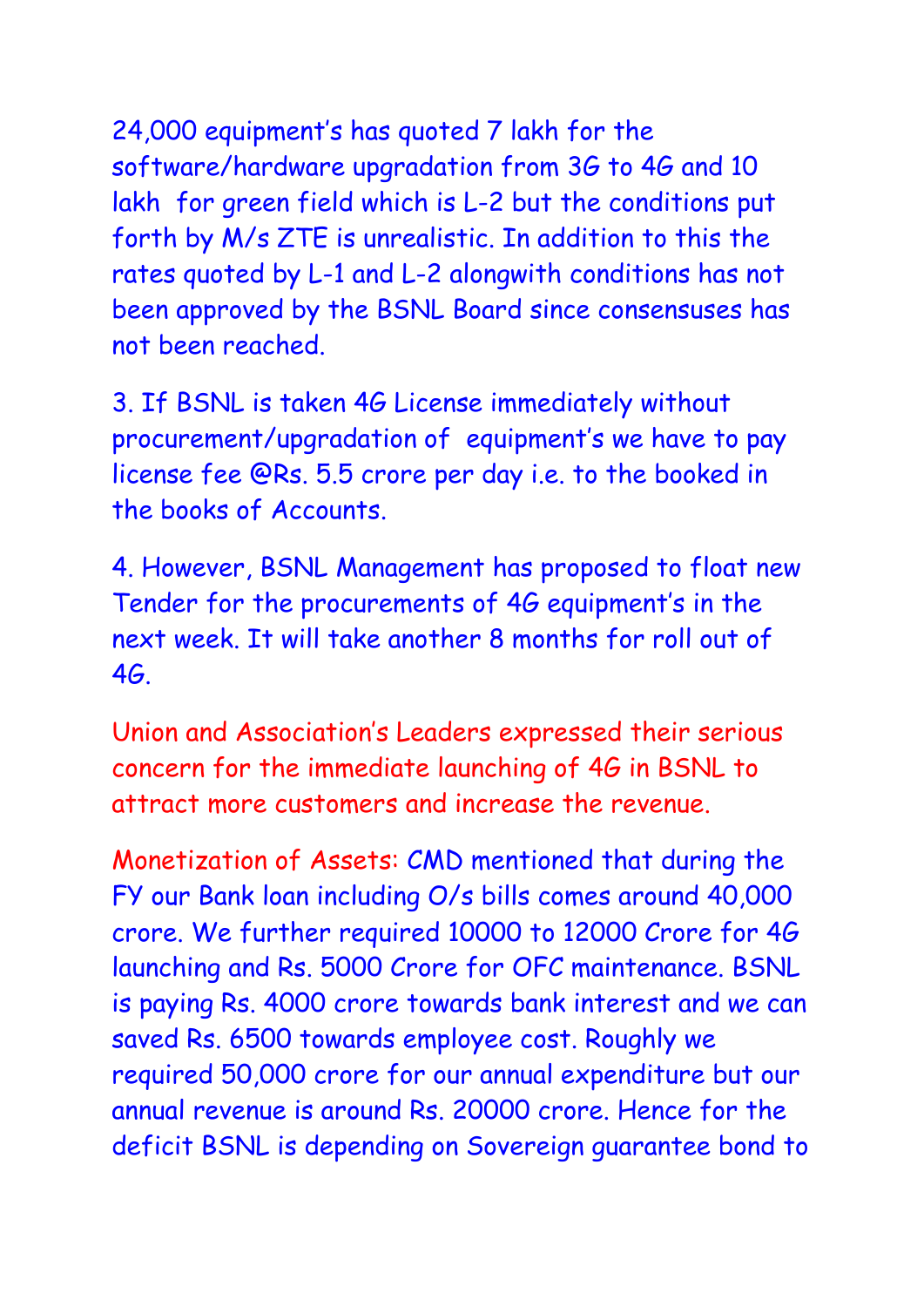# the tune of Rs. 8500 crore and monetization of vacant assets. He further mentioned that in the first week of April,2020, BSNL will get a Rs. 8500 crore Sovereign guarantee from Finance Ministry. 14 assets were identified by BSNL for monetization but DIPAM accepts

only 11 assets to the commercial value of Rs. 18,200 Crore for which BSNL is expecting transactional advise within a week. Three MNCs come forward for purchase. Discussions has not been taken place due to COVID-19.

Merger of BSNL – MTNL: CMD mentioned that there is a pressure for the merger of BSNL & MTNL to be completed within six months. Union & Associations Leaders requested CMD BSNL to discuss with the recognized Unions & Associations before the implementation of merger. CMD replied that merger of BSNL & MTNL comes under the purview of equity structure of DIPAM, Finance Ministry & DoT. However he assured that suggestions of recognized Unions & Associations will be taken care of and forwarded to DoT.

We expressed our serious concern regarding the non maintenance of vast Telecom Network due to non availability of man power and non-implementation of outsourcing tender. CMD explained that out of 1600 clusters EOI have been opened for 1100 cluster and tender have been awarded for 280 clusters and he personally monitoring the same. We brought to the notice of CMD, the problems faced by field unit executives for attending the faults in the Primary cables due to nonavailability of man power in the post VRS scenario. We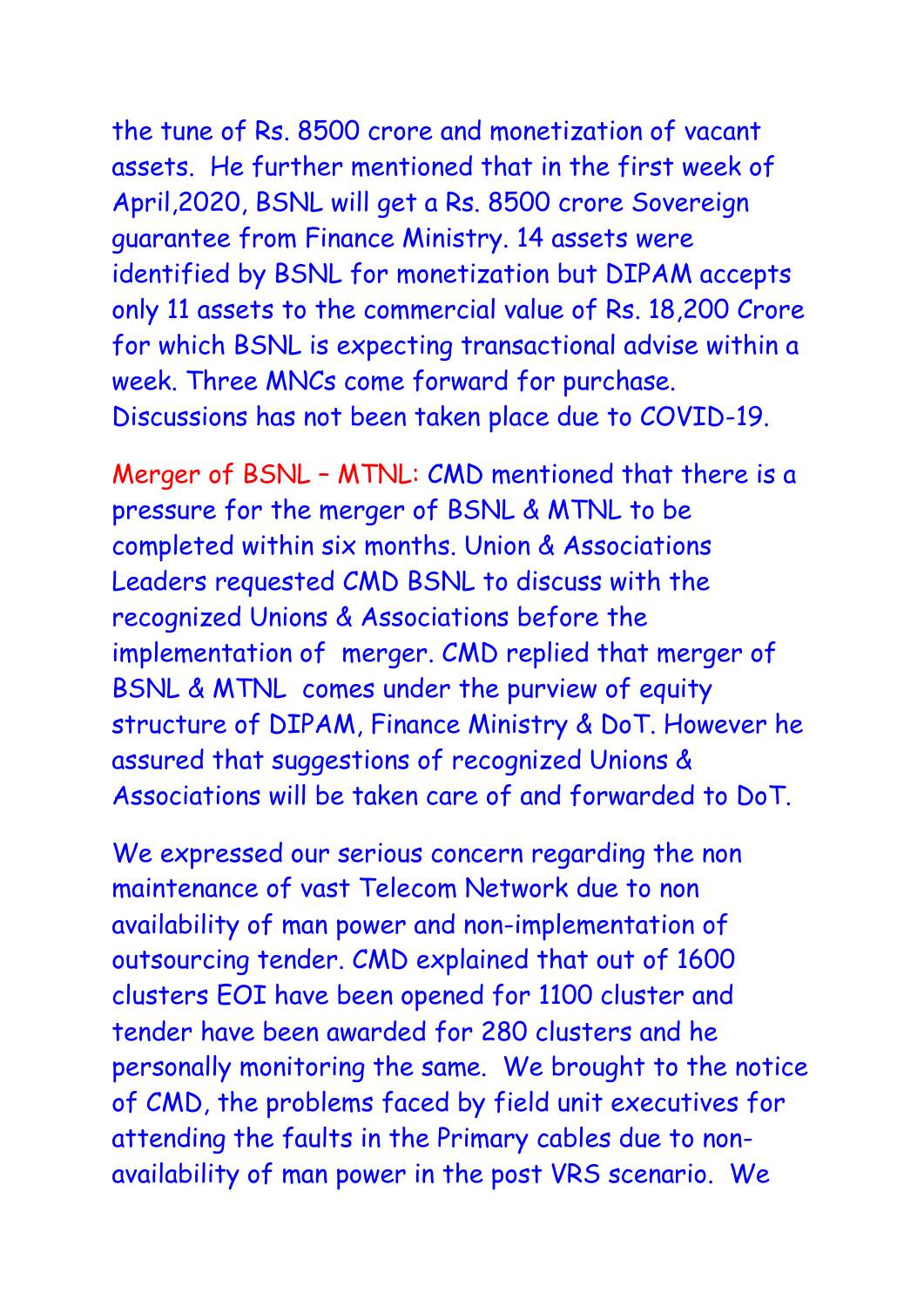further requested Primary cables maintenance has to be outsourced along with the secondary cable mtce. and also requested to relax the tender conditions and powers has to be delegated to CGMs to utilize the existing staff of BSNL who are having rich experience in attending the faults to participate in the tender.

CMD replied that he was aware of the situation and it will be reviewed shortly. He further mentioned that due to the non-implementation of the tender in all the clusters more funds has been allotted to all the Circles to meet out the monthly mtce. expenditure and so as to maintain the Telecom Network fault free. We expressed our serious concern against the non implementation of outsourcing tender in CSCs. CMD appreciated our concern and assured to look into. We requested CMD to issue necessary instructions to the CGMs to provide hand sanitizer in all the CSCs due to COVID-19. CMD agreed to issue instructions.

We requested CMD to fix the time line for the monthly salary disbursement since the net salary from Feb., 2020 onwards comes around Rs. 360 crore only. CMD assured that salary disbursement will be streamlined within two months and Feb., 2020 salary will be paid in last week of March-2020.

Due to paucity of time Man, Power/ Restructuring Plan and other important items could not be discussed. CMD BSNL assured that the meeting will be continued either 19.03.2020 or 20.03.2020. Finally CMD told that we are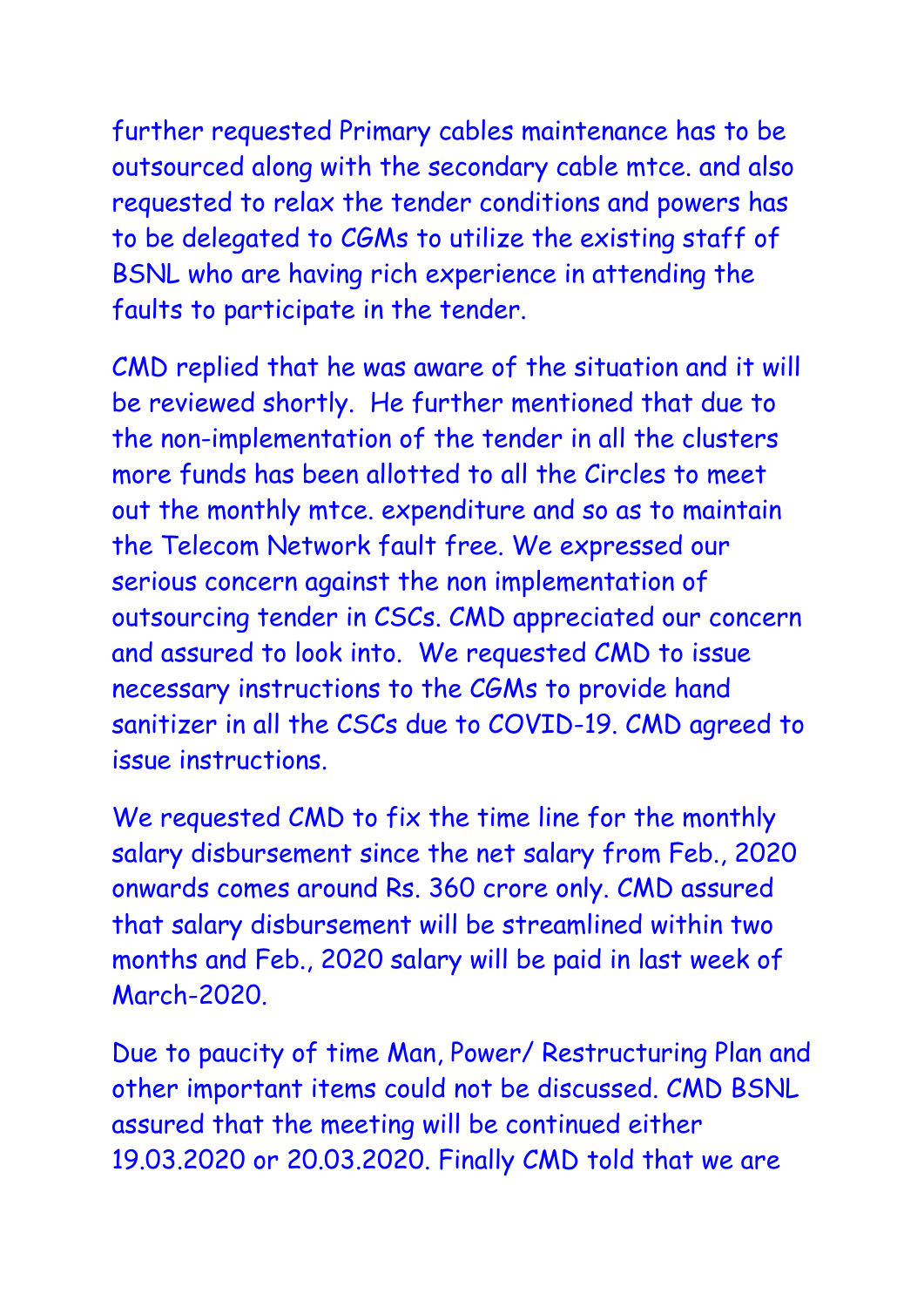on the right track and we have to expect the outcome and assured that concerns of Unions & Associations will be taken care of. Finally all the Union/Association Leaders thanked CMD BSNL and Director(HR), BSNL Board for the detailed discussions. The meeting lasted for the two hours.

# **17-03-2020**

### **BSNL Corporate office issued instructions regarding**

(a) Details of booking for leave Encashment (Paid or payable) during the financial year 2019- 2020 **[<<<](http://www.aibsnleachq.in/Mandatory%20Training.pdf)[Click here for letter>>>](http://www.aibsnleachq.in/Leave%20Encashment%202020%20Closure%20Accounts.pdf)**

(b) Details of booking for gratuity (Paid or payable) to directly recruited employees of BSNL during the financial year 2019-20 up to 31.3.2020**[<<<](http://www.aibsnleachq.in/Mandatory%20Training.pdf)[Click here for](http://www.aibsnleachq.in/Gratuity%202020%20Closure%20Accounts%20Letter%20201920.pdf)  [letter>>>](http://www.aibsnleachq.in/Gratuity%202020%20Closure%20Accounts%20Letter%20201920.pdf)**

(c) Monetization of BSNL land parcels through DIPAM in Phase-2**[<<<](http://www.aibsnleachq.in/Mandatory%20Training.pdf)[Click here for letter>>>](http://www.aibsnleachq.in/20200316%20Dipam2%20request%20to%20CGMs%20for%20documents.pdf)**

### **13-03-2020**

**Meeting with Director (HR) BSNL Board: GS and AGS along with CS HP & Rajasthan Circle and CP Rajasthan Circle met Director (HR) BSNL Board today and discussed regarding:**

(1) DGM(T) Ad-hoc to DGM(T) Regular: We requested to consider DGM(T) Ad-hoc to DGM(T) Regular promotions as they are working as DGM Ad-hoc since last Four Years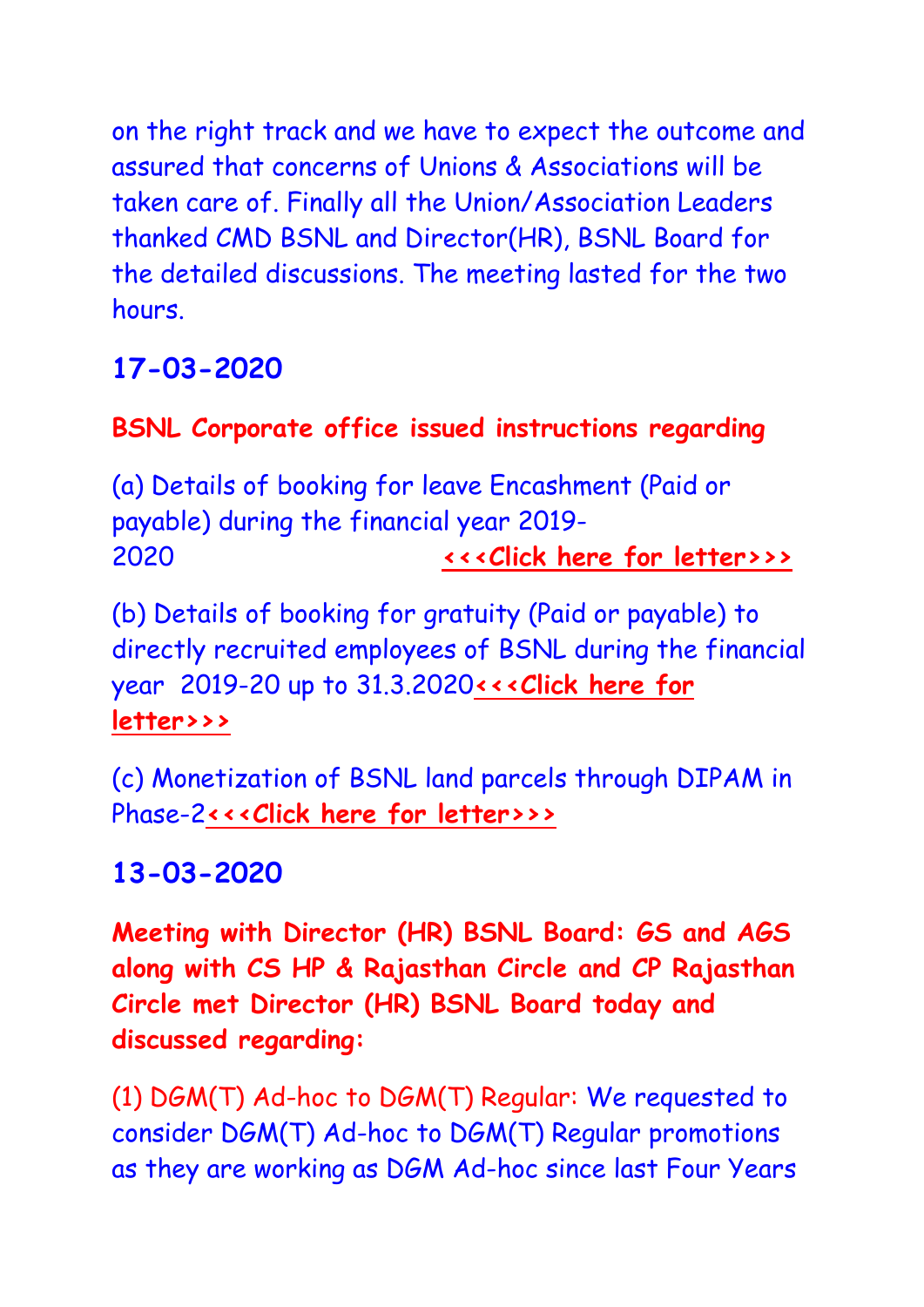and the services of these Senior Officers as Head of the SSAs with Statutory Powers are very much essential in the Post VRS Scenario in BSNL. Director (HR) assured to look into the matter.

(2) CAO to DGM (Fin) Promotion: Considering the huge vacuum created in the DGM (Fin) Cadre in BSNL Corporate Office as well as various Circles, the vacant DGM (Fin) posts are to be filled up on immediate basis so as to maintain efficiently the Administrative Offices as well as the TR Units. As on date only 28 DGM (Fin) are working through out India in BSNL and most of the Circles/SSAs are not having regular IFA. In view of the Post VRS Scenario, we requested the Director (HR) to fill up all the vacant DGM (Fin) Posts on promotion by relaxing the eligibility conditions on One Time Measure. Director (HR) after detailed discussion, assured to consider the same in the interest of BSNL.

(3) Promotion from EE (Civil) to SE (Civil) and EE (Elect) to SE (Elect): We requested for early conduct of CPCs to fill up the vacant posts of EE (Civil) to SE (Civil) and EE (Elect) to SE (Elect). Director (HR) mentioned that the CPCs are under process and promotion orders will be issued shortly.

(4) JTO(T) to SDE(T) Promotions: We requested for early conduct of CPCs to fill up the 12450 vacant SDEs posts as 1999 batch promoted JTOs are waiting for their first promotion since more than 20 years and 2001 batch DR JTOs are also waiting for their first promotion for more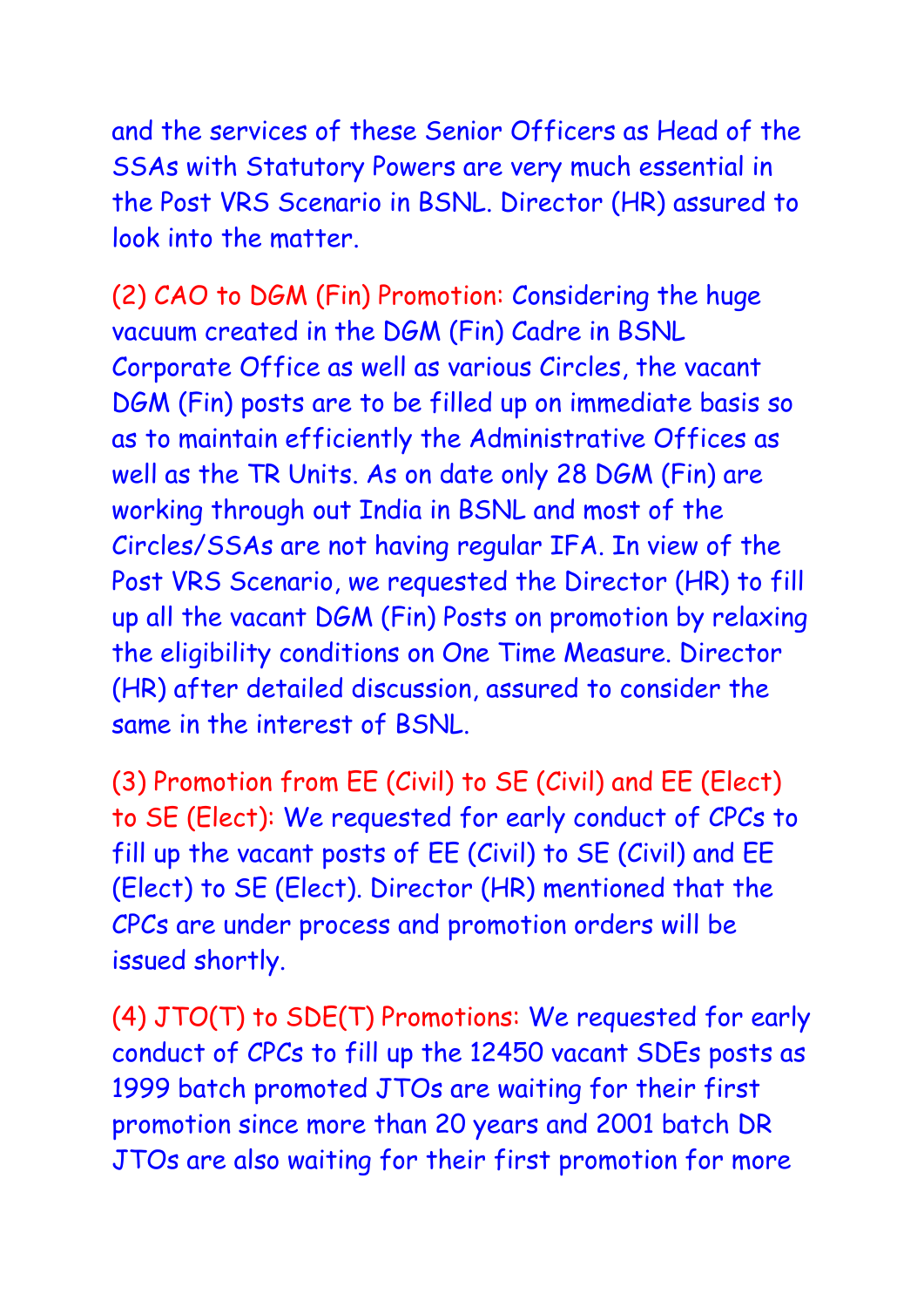than 18 years. Director (HR) mentioned that the BSNL Administration sought legal opinion from ASG due to Review Petition against Contempt Case in Hon'ble High Court Kerala. However he assured that after receipt of the Legal Opinion, the CPC will be initiated.

(5) Conduct of CPCs to fill up vacant posts in the Cadre of EE/DE/AGM(Civil/Elect/TF/Arch),

SDE(Civil/Elect/TF/Arch), PS/PPS/CSS etc: Considering the huge vacuum created in almost all the Cadres, the vacant posts are to be filled up on immediate basis to maintain the BSNL Services in an efficient manner. Director (HR) mentioned that on finalization of BSNL Restructuring Plan, CPCs will be initiated to fill up the vacant posts.

(6) Conduct of CPCs to fill up the vacant posts in the Cadre of DE/CAO: We requested to fill up the vacant posts of DE and CAO by relaxing the eligibility conditions on One Time Measure so as to maintain the Telecom Network fault free and run the Admin. offices in an efficient manner. Director (HR) mentioned that due to the cases pending at Hon'ble CAT Chandigarh, BSNL Management is not in a position to initiate the CPCs, however BSNL have got the favourable order from the Hon'ble High Court of Punjab and Haryana for the early disposal of the case in the next hearing.

(7) Casting of SDE seniority list No.9 for DE(T ) Promotions: We requested for early issuance of list No 9 of SDE Seniority list. In this regard, we appraised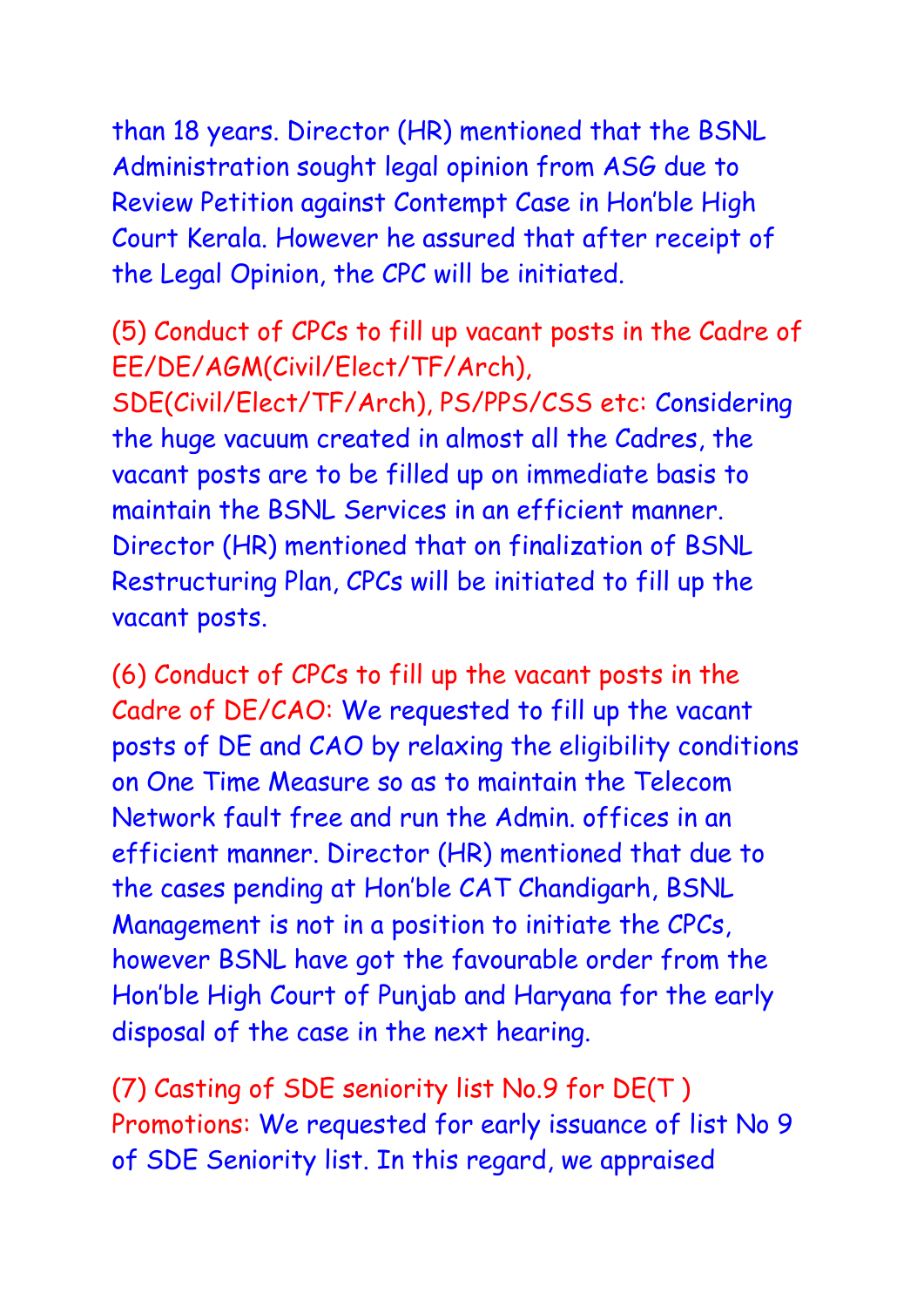Director (HR) regarding our earlier discussions as per the judgment dated 25.08.2009 pronounced by the Hon'ble CAT Chandigarh and upheld by the Hon'ble High Court of Punjab and Haryana as well as by the Apex Court (3 Judges Bench) on the basis of date of joining i.e., in respect of SDEs promoted up to 28.08.2015; the provisional Seniority should be prepared on the basis of the above mentioned Judgements. Director (HR) mentioned that he has instructed the PGM (Pers.) to obtain the Legal Opinion in this regard at earliest.

(8) Review the decision for reversion of SDEs to JTOs:- We requested Director(HR) to review the decision for reversion of about 30 SDEs of 2001 DR JTO batch promoted through LDCE 2007 passed and not to oppose the Review Petition filed in the Hon'ble Madras High Court against the reversion of SDE(T). We recall the discussions had with Director (HR) several times for the past two months in this regard and requested for early decision. Director (HR) mentioned that the case has been discussed with Legal Team in detail and assured that BSNL Management will take a decision with in a week to give relaxation to the affected SDEs.

(9) Review the decision of CVO for withholding the VC:- We requested that the orders issued by the CVO vide letter dated 13.12.2019 regarding withholding the VCs of retirees against whom Personal Court Case (other than Departmental) is to be withdrawn since the order is violating the existing DOP&PW instructions and we recalled the earlier discussions held with Director (HR) in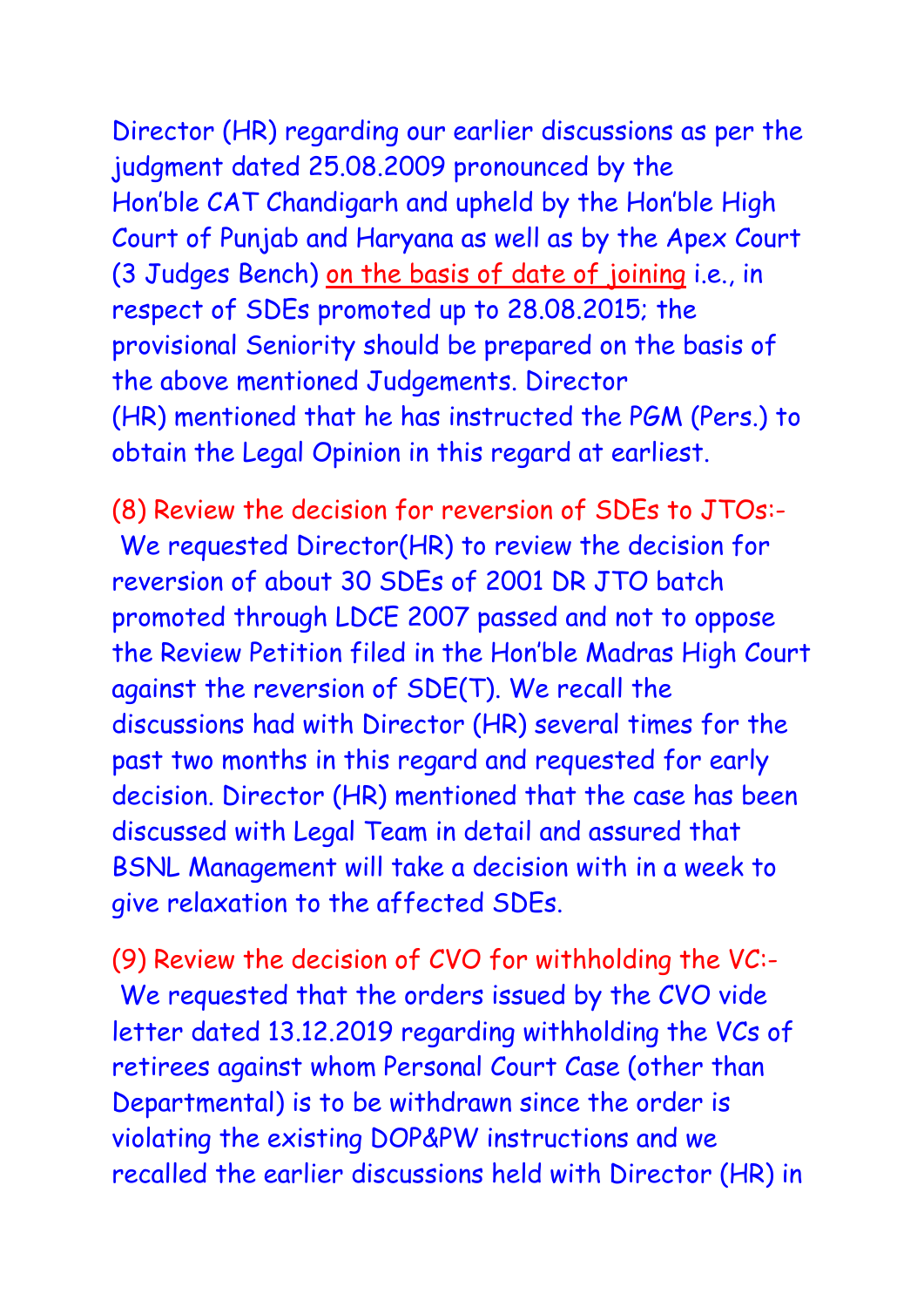this regard and assurance given to clear the VCs on receipt of clarification from DOT. Director (HR) immediately discussed the matter with the DDG (Estt.) DoT and requested to issue the clarification in this regard at the earliest. DDG (Estt.) DoT assured to issue the clarification in next week.

(10) Implementation of E-5 to E-6 IDA Pay Scale to DGM (Regular): We appraised Director (HR) that few Senior Executives (DGMs- regular) have not get TBU from E5 to E6 IDA Pay Scale under EPP and they have stagnated in E5 Scale since more than 9 years and some of them have been retired also but their juniors are getting E6 Scale. We further pleaded that early decision in this regard has to be taken by the BSNL Management to avoid any Litigation. Director (HR) mentioned that the matter will be looked into.

(11) Grant of relaxation in Marks to the Candidates appeared in JTO LICE held on 26.05.2019 for Vacancy Year 2017-18: We requested to consider relaxation in marks in respect of JTO LICE held on 26.05.2019 due to 22 out of Syllabus Questions resulting in poor Pass percentage and render justice to the affected Candidates. Director (HR) mentioned that as per the Committee recommendations the grace marks has been already given. We pleaded that for ten ambiguity questions no grace marks were given but in the total marks the marks pertains to ten ambiguity question has been deducted, which is against Natural Justice. We further mentioned that more than 7000 departmental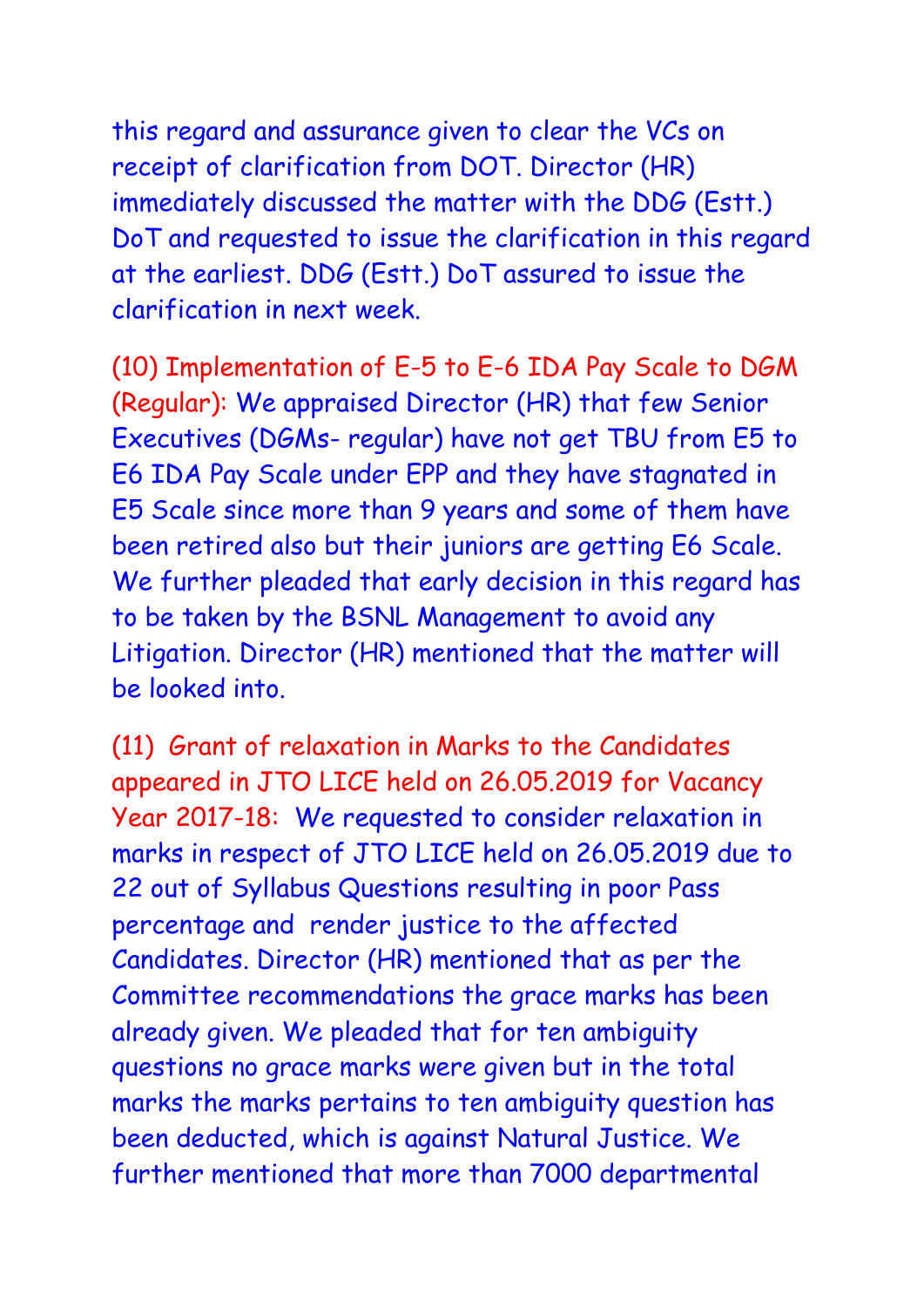quota JTOs posts, which is the feeder cadre, are vacant in BSNL and in the Post VRS Scenario we are badly in need of JTOs to maintain the BSNL Vast Telecom Network fault free. After detailed discussion, Director (HR) assured that the Management will consider for the relaxation in the marks wherever justified.

#### (12) Consideration of request

transfers/retention/modification as well as Tenure transfers in the Cadre of DGM(T)/SDE/AO: We requested Director (HR) to consider the request transfers/Tenure transfer and retention/modification of transfer orders in the Cadre of DGM (T)/SDE/AO. After detailed discussion, Director (HR) assured to consider the same.

(13) Corrections to be made in the PPOs issued to the BSNL VRS-2019 Retirees: We brought to the notice of the Director (HR) about the entries made in the Pension Payment Orders issued to the BSNL VRS-2019 Retirees by the concerned CCAs vide Sl.No.3, Section-2 under Part II, i.e., against the "Rules under which Pension is sanctioned" it was mentioned as BSNL Voluntary Retirement Scheme 2019 instead of Rule 37A of CCS Pension Rules 1972 and the detailed discussion had with the Member (Finance) and the CMD BSNL on 27.02.2020. Director (HR) mentioned that all the issues related to PPOs along with the representations received from the Associations and Unions are being forwarded to DoT for further action.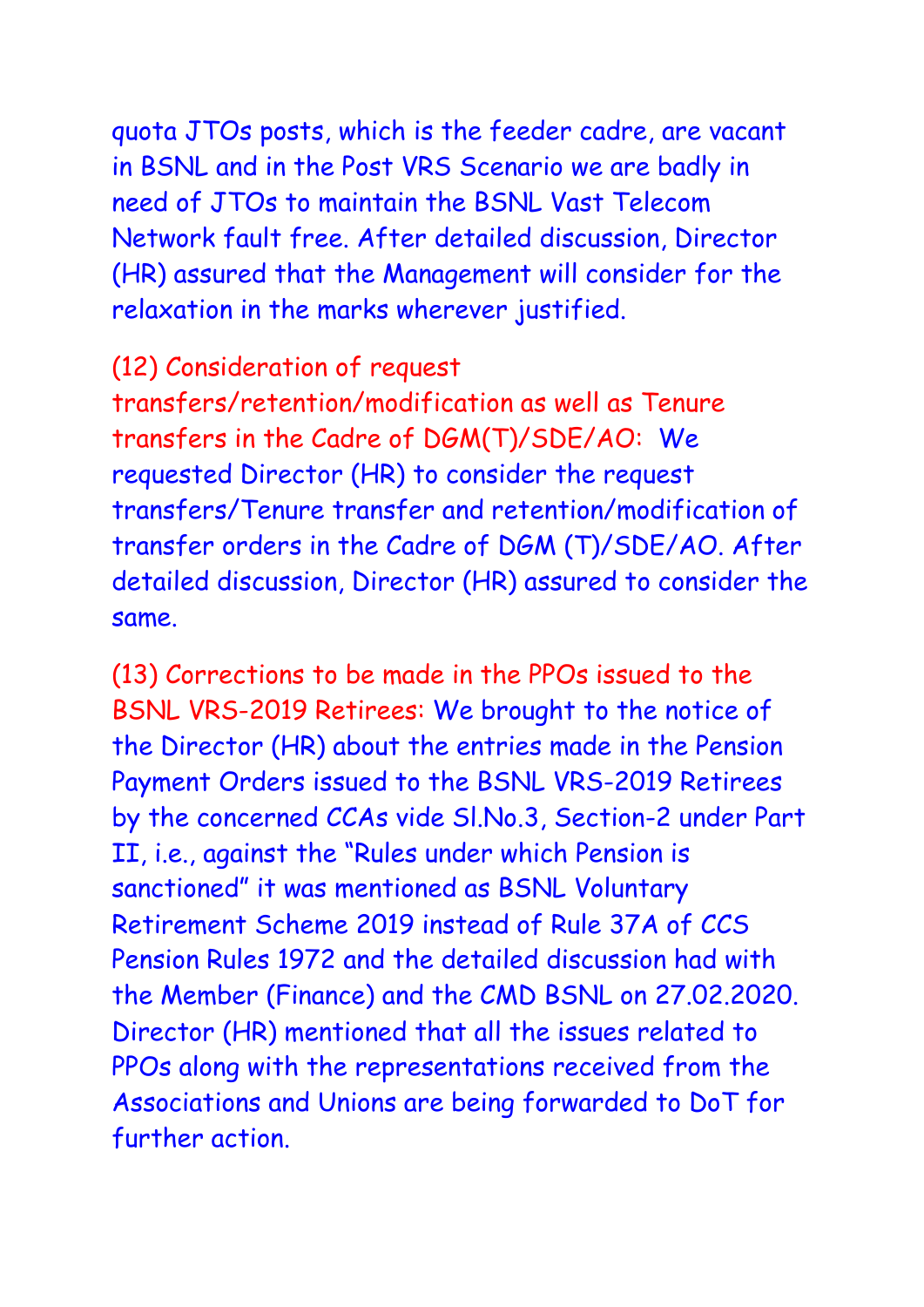**Director (HR) appreciated our concern and assured that HR Team will put best efforts to resolve all these issues in positive direction. We thanked Director (HR) for giving patient hearing and positive response on all these burning issues related to the Executives of BSNL. The meeting lasted for more than One Hour.**

# **13-03-2020**

BSNL Corporate Office issued instructions regarding Verification of Leave encashment, Leave data and Last pay drawn in respect of VRS optees. **[<<<<Click here](http://www.aibsnleachq.in/Leave%20encashment.jpg) for [letter>>>](http://www.aibsnleachq.in/Leave%20encashment.jpg)**

# **13-03-2020**

BSNL Corporate Office issued instructions regarding Generation of long stay list [SDE(T)/AGM(T)/DGM(T)] from ERP SAP, wherein it was stated that all the Executives may check their Present Grade/ Present Substantive Grade and Career History details in ERP. **[<<<<Click here for letter>>>](http://www.aibsnleachq.in/P-1_longstay_1103.PDF)**

### **12-03-2020**

BSNL Management invited recognized Unions and Associations for discussion regarding implementation status of revival plan and organizational restructuring Post VRS scenario in BSNL.

The Meeting is scheduled to be held on 18.03.2020 under the Chairmanship of CMD, BSNL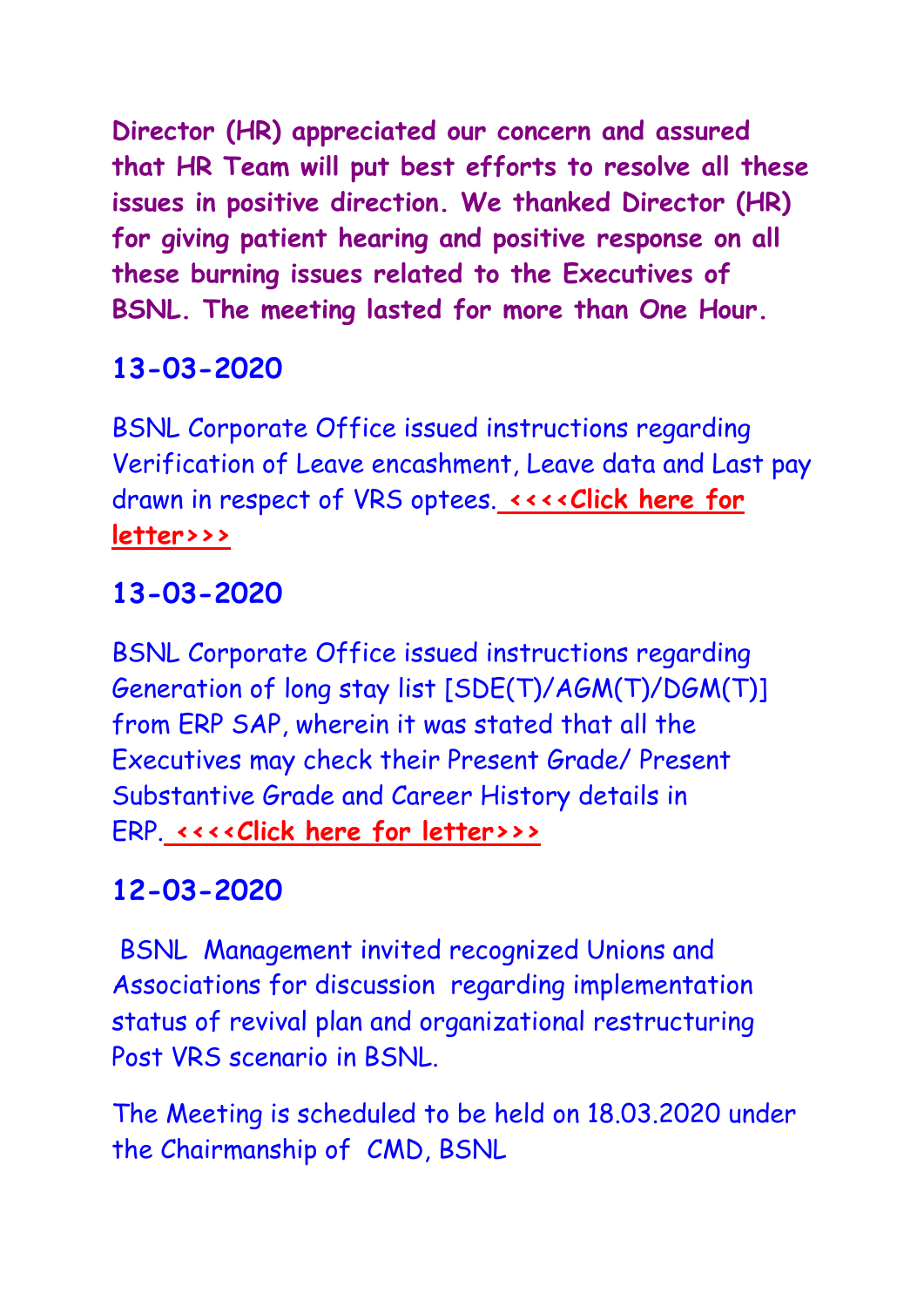#### **[<<<<Click here for letter>>>](http://www.aibsnleachq.in/AIBSNLEA.pdf)**

## **12-03-2020**

**Meeting with PGM (Pers.) BSNL CO: GS along with CS HP Circle and CS & CP Raj Circle met PGM (Pers.) CO BSNL today and discussed regarding:**

(1) Consideration of request transfers/retention/modification of transfer orders in the Cadre of DGM(T)/SDE/AO:- We requested PGM (Pers.) to consider the request transfers/retention/modification of transfer orders in the Cadre of DGM (T)/SDE/AO. After detailed discussion, PGM (Pers.) assured to consider the same.

(2) Extension of option for Pay Fixation in respect of JAOs (Departmental) (10% Quota) of 2010 Batch: We appraised PGM (Pers.) regarding the discussion had with the Director (Finance) for the issue of amendment to BSNL CO letter No: 7-4/2010-SEA-BSNL(Pt-I) Dated 24.07.2015 regarding the extension of option for Pay Fixation in respect of JAOs (Departmental) (10% Quota) of 2010 Batch as in the case of JAOs 40% quota (Deptl.) of the same batch. PGM (Pers.) assured to look into the matter.

(3) Casting of SDE seniority list No.9 for DE(T ) Promotions: We requested for the early issuance of list No 9 of SDE Seniority list. In this regard, we appraised PGM (Pers.) regarding our earlier discussions and suggestions prepared as per the judgment pronounced by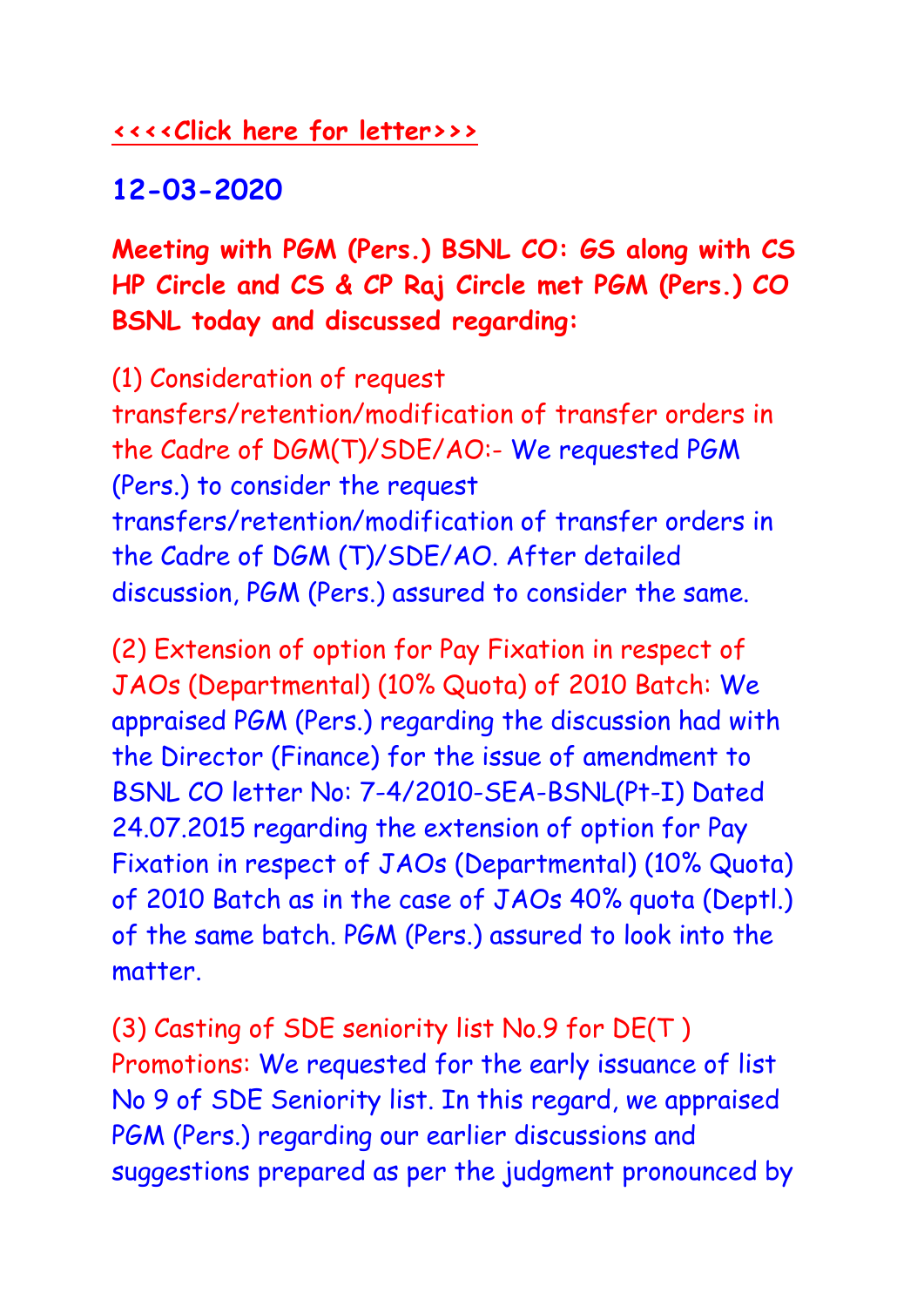Hon'ble CAT Chandigarh, dated 25.08.2009, upheld by the Hon'ble High Court of Punjab and Haryana and also by the Apex Court (3 Judges Bench) on the basis of date of joining i.e., in respect of SDEs promoted up to 28.08.2015 that the provisional Seniority should be prepared on the basis of the above mentioned Judgements. PGM (Pers.) informed that the case has been sent to Legal Cell for obtaining Legal Opinion.

(4) Issuance of immediate promotions for all the disciplines in view of VRS-2019: Considering the huge vacuum created in almost all the Cadres, the vacant posts are to be filled up on immediate basis to maintain the BSNL Network fault free. We requested to conduct the CPCs immediately for the various Cadres wherever no Court Cases are pending by relaxing the eligibility conditions as one time measure, wherever required. We further pleaded that since the Executives are drawing higher Pay Scales than their Substantive Post through TBU under EPP, so just by giving re-designation, promotions can be effected. PGM (Pers.) after detailed discussion confirmed that the Management is evolving the Policy to fill up all the vacant posts in all the Cadres so as to maintain the Telecom Services fault free as well as the Administrative Offices.

#### **03-03-2020**

On behalf of AIBSNLEA/CTD Circle, Com.Tarun Roy,OS posted as AO/CA II TB is nominated for the Welfare